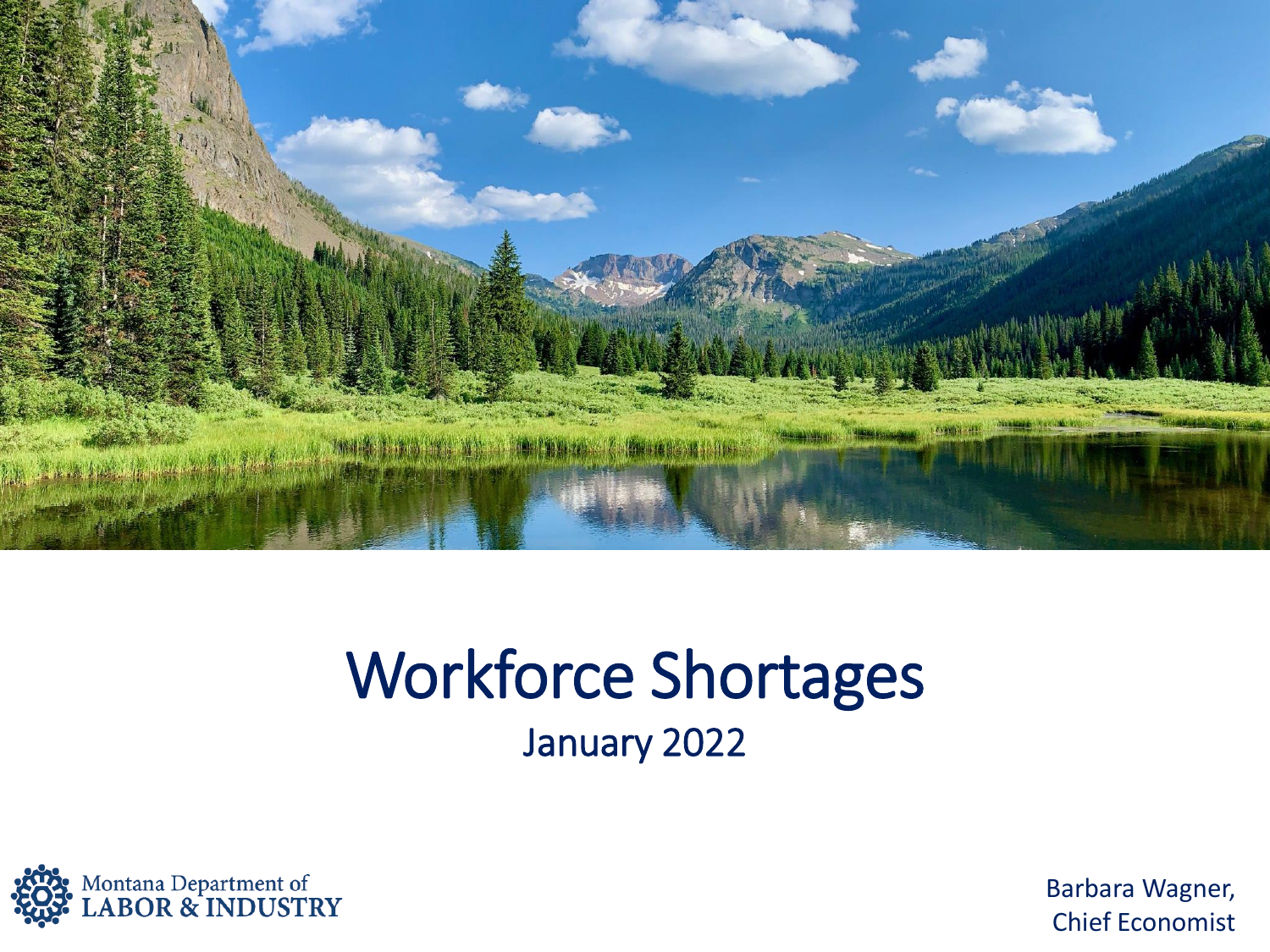### Economy is Booming: Montana Quarterly Real GDP



Source: Bureau of Economic Analysis.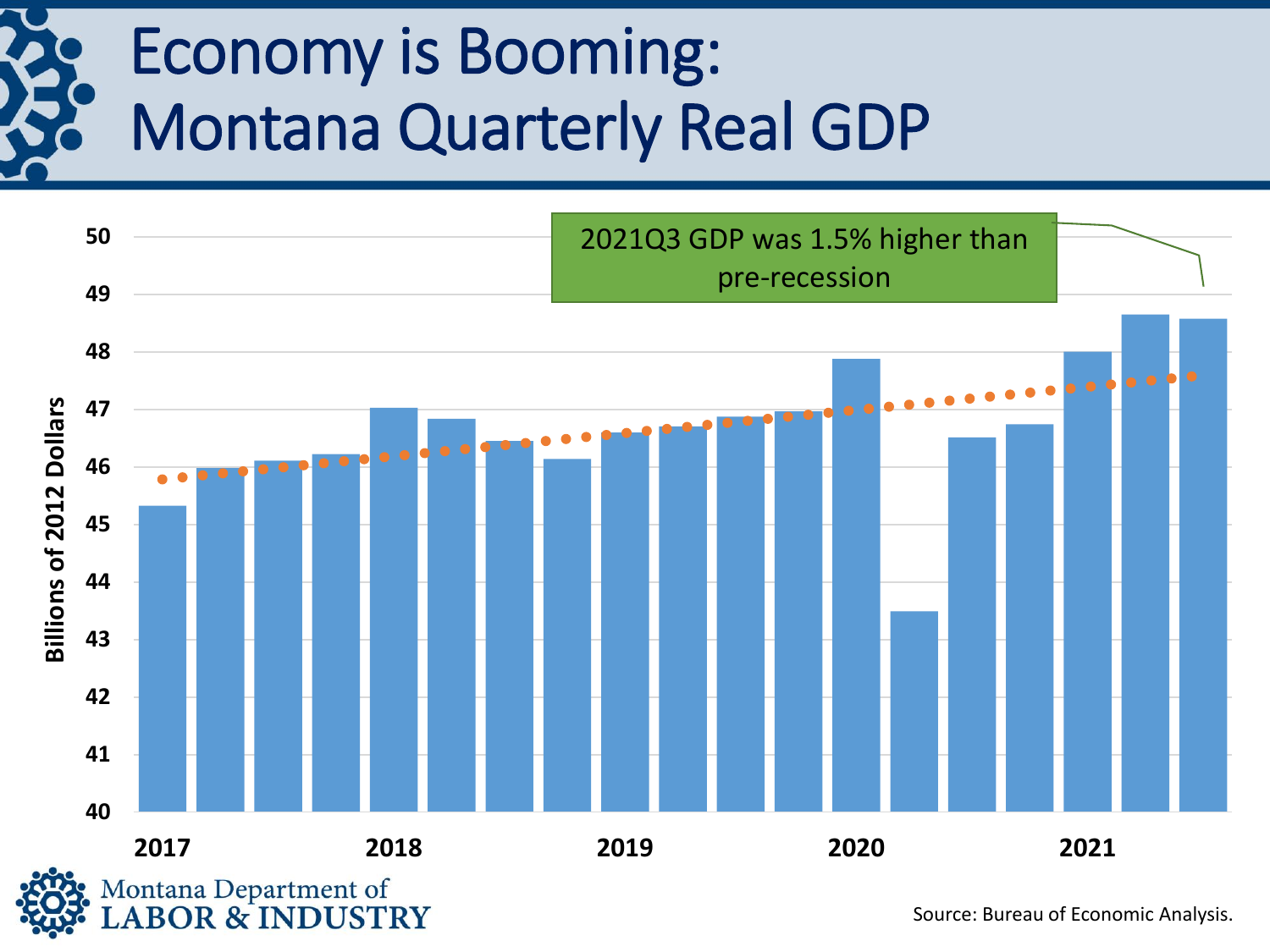

### Fewer Unemployed than Ever Before



Source: LAUS & CES, MTDLI.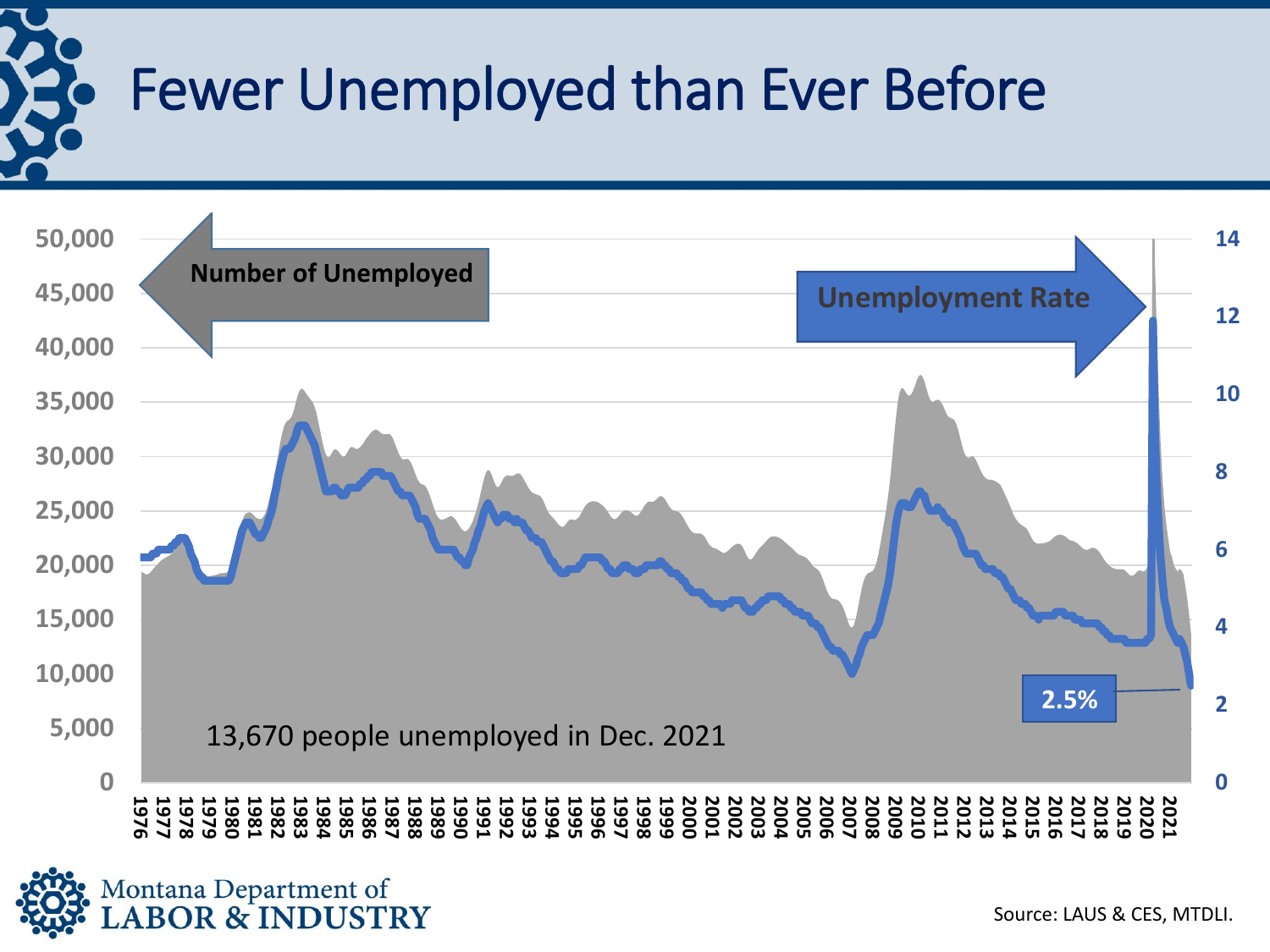### More Workers Employed in Dec 2021 than Ever Before

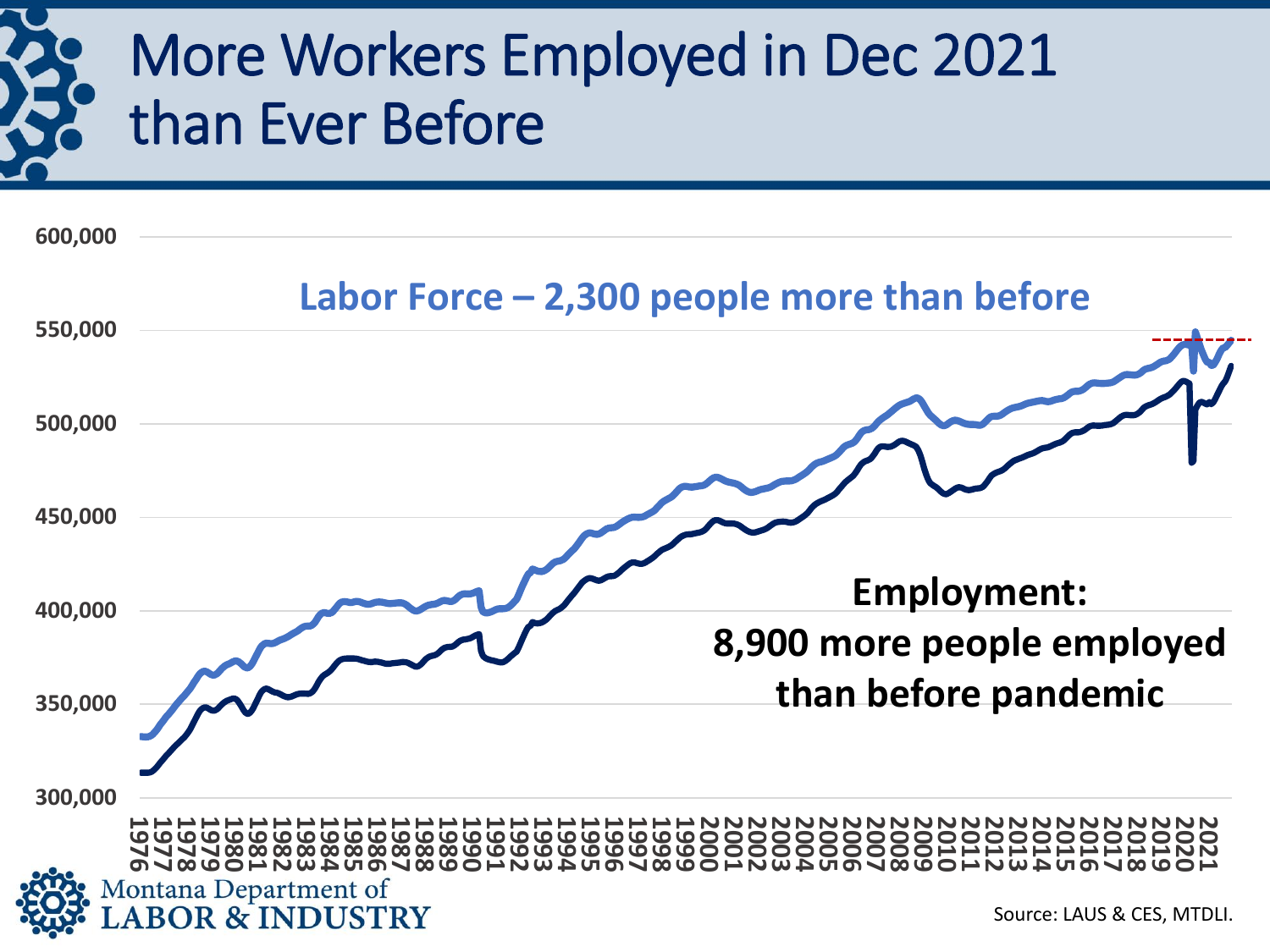

#### **Job Openings and Hires**





lmi.mt.gov/Home/Job-Tracking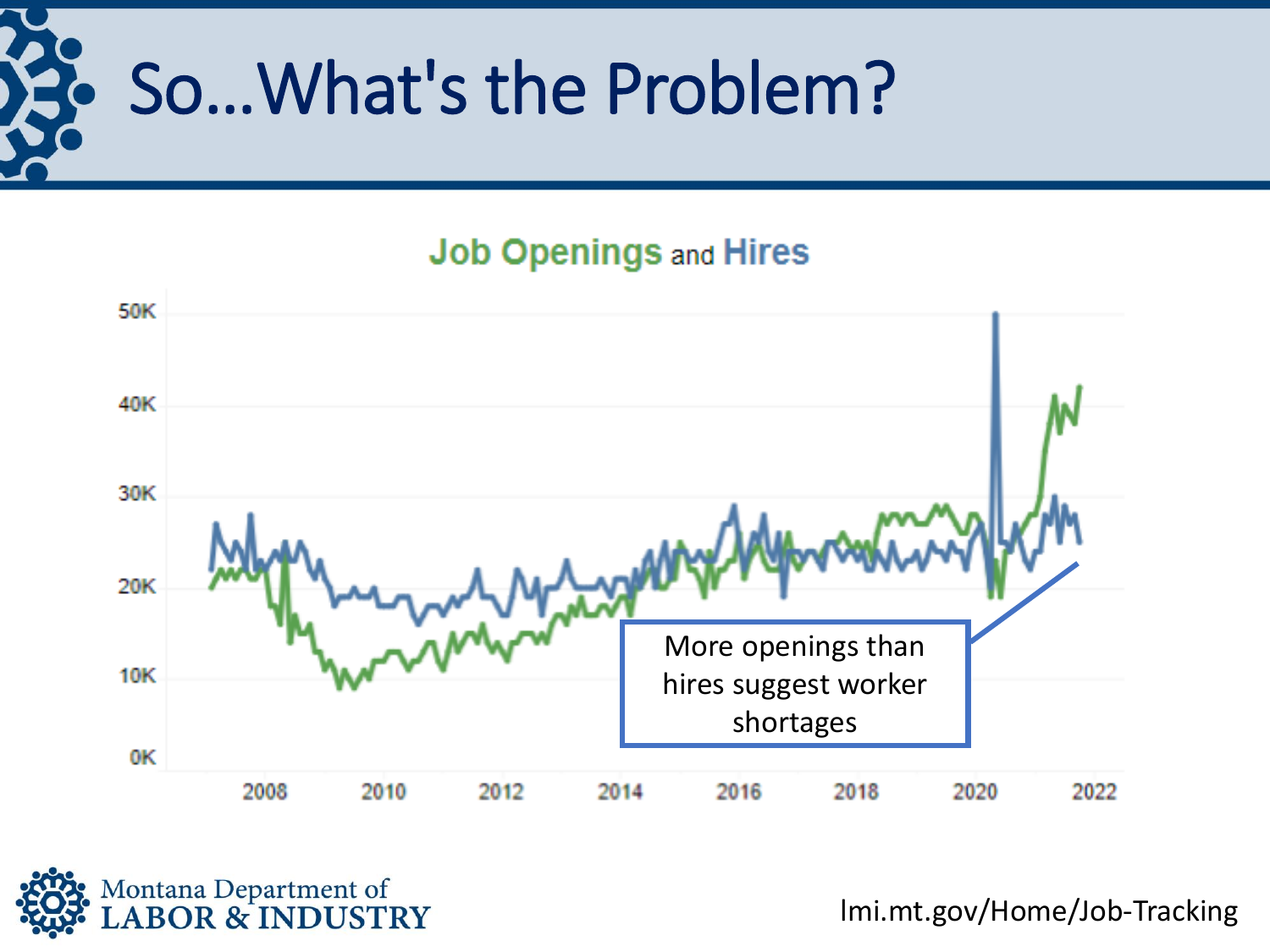## Strong Wage Growth Average Wage over Last 4 Quarters & Growth





Source: Total Wages from QCEW, MTDLI.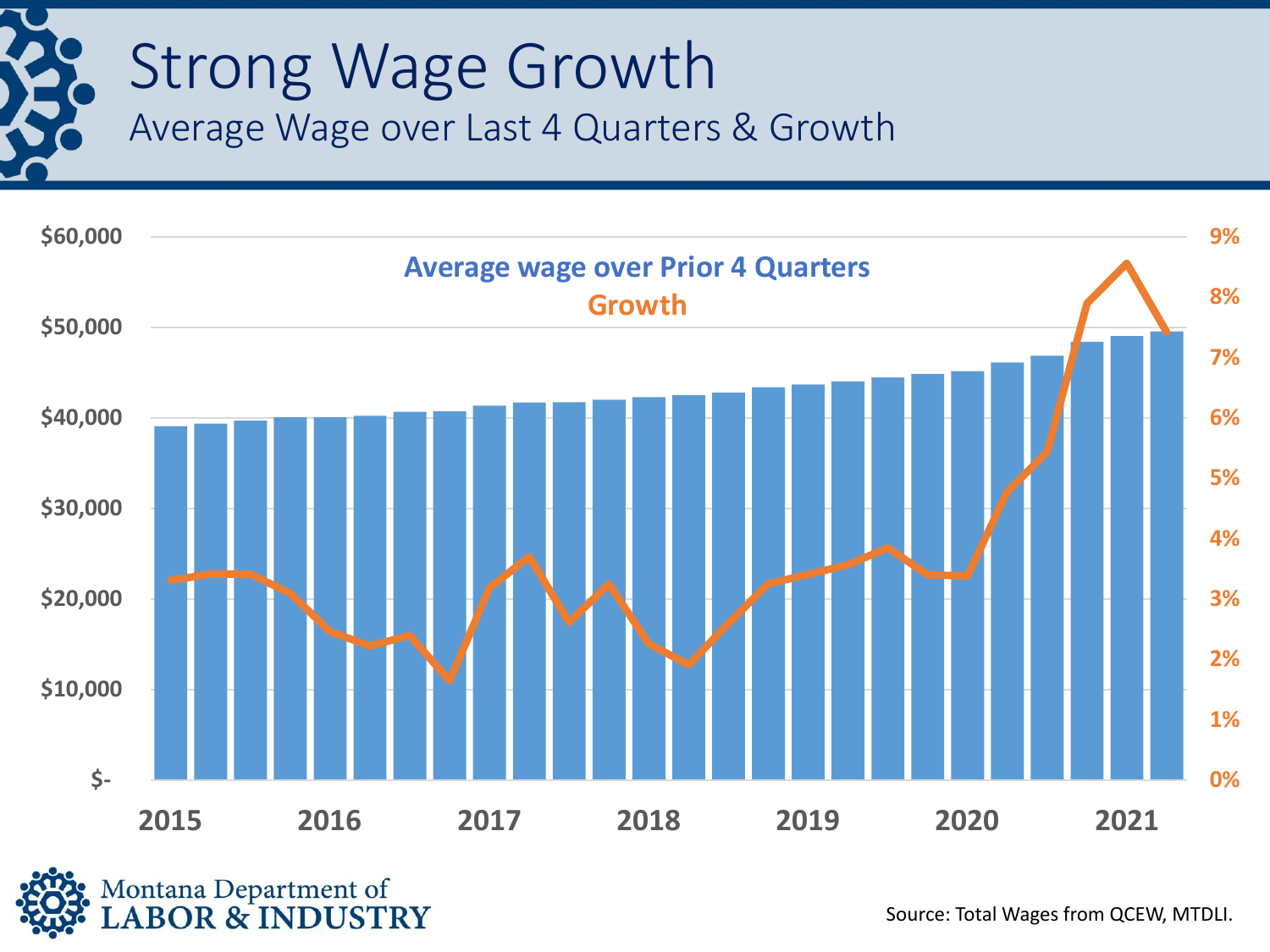### Openings Partially due to Worker Churn (which is good for economy)

#### Hires, Layoffs & Discharges, and Quits

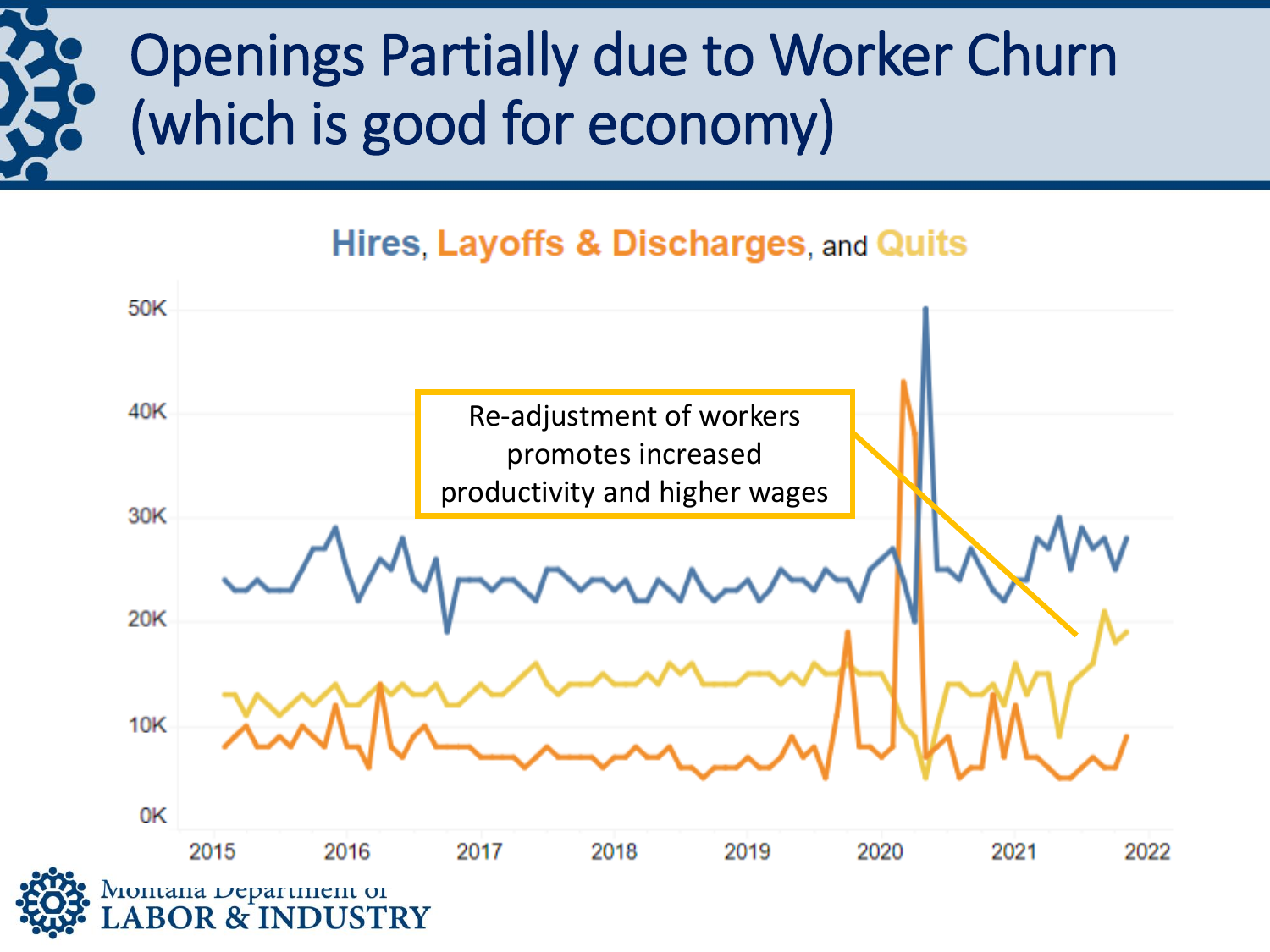

## Labor Market Tightness Causes

#### Demand for Workers

- 1. Positive economic shock & rapid growth
- 2. High turnover rates as workers seek out better jobs
- 3. High worker absenteeism increases worker needs (~ 14k out due to COVID in early Jan)
- 4. Reduced productivity as workers moved back into the office

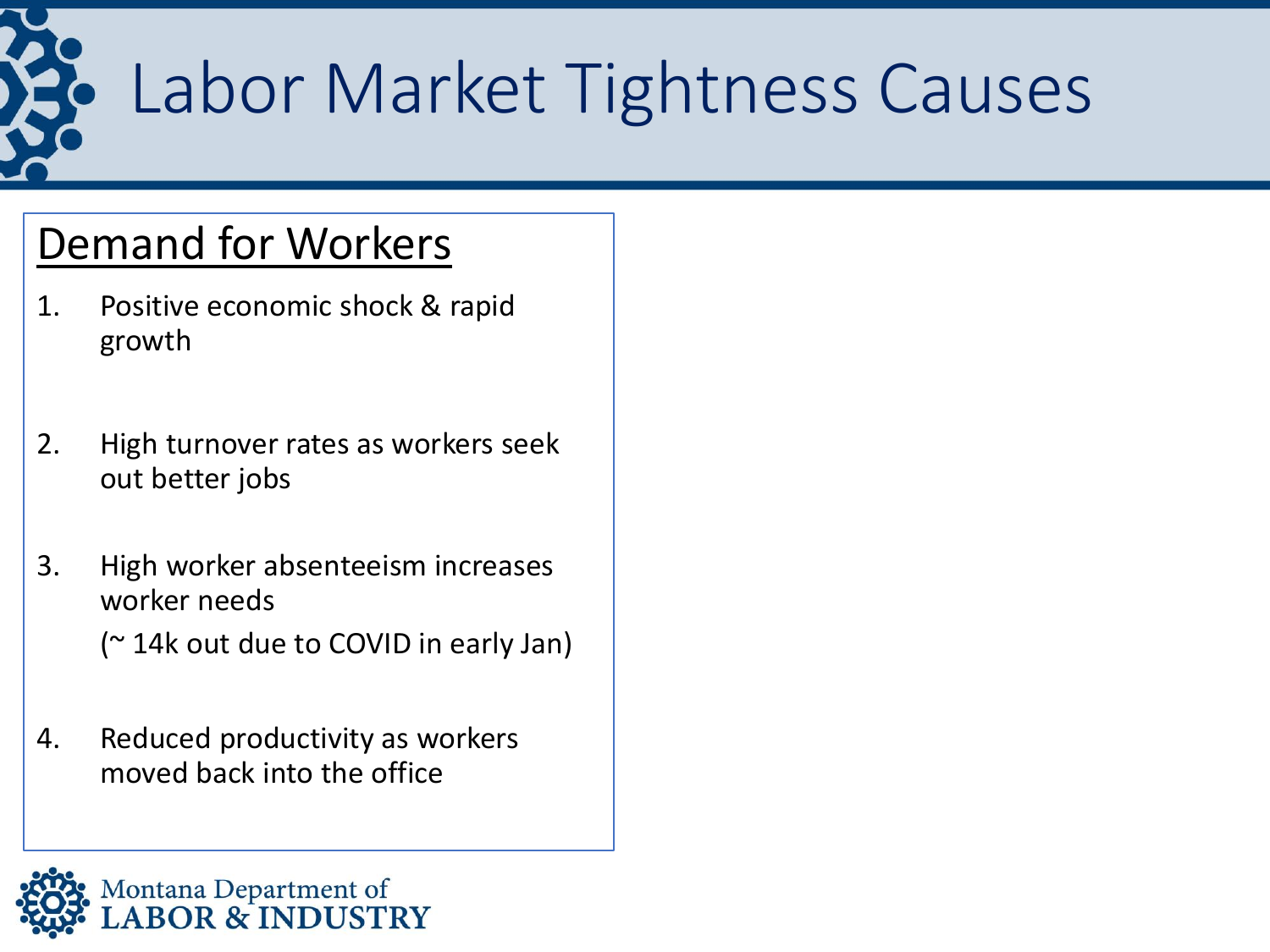

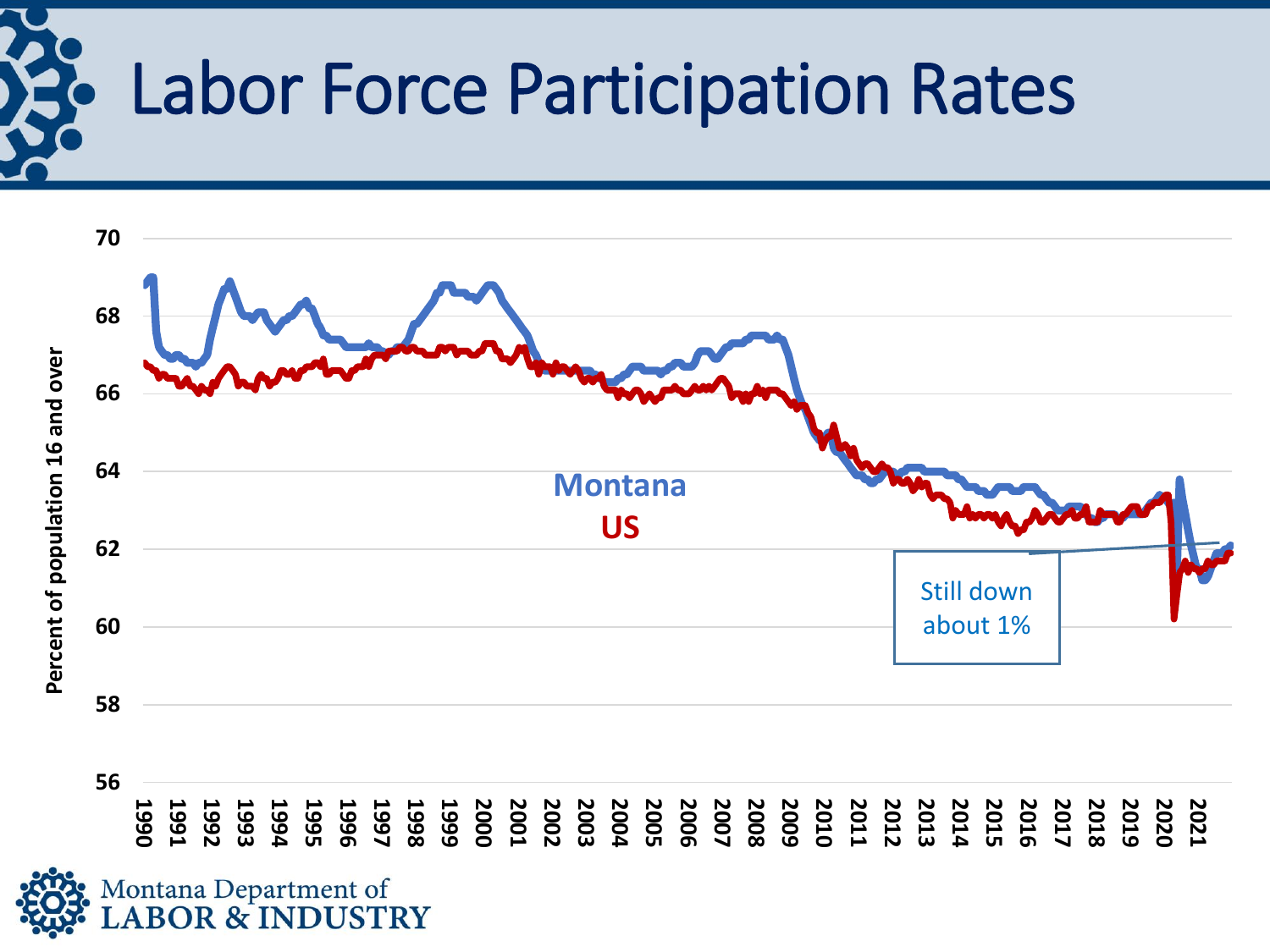### Labor Force Participation by Age: All but young workers recovered





Lmi.mt.gov/home/job-tracking, Current Population Survey, complied by MTDLI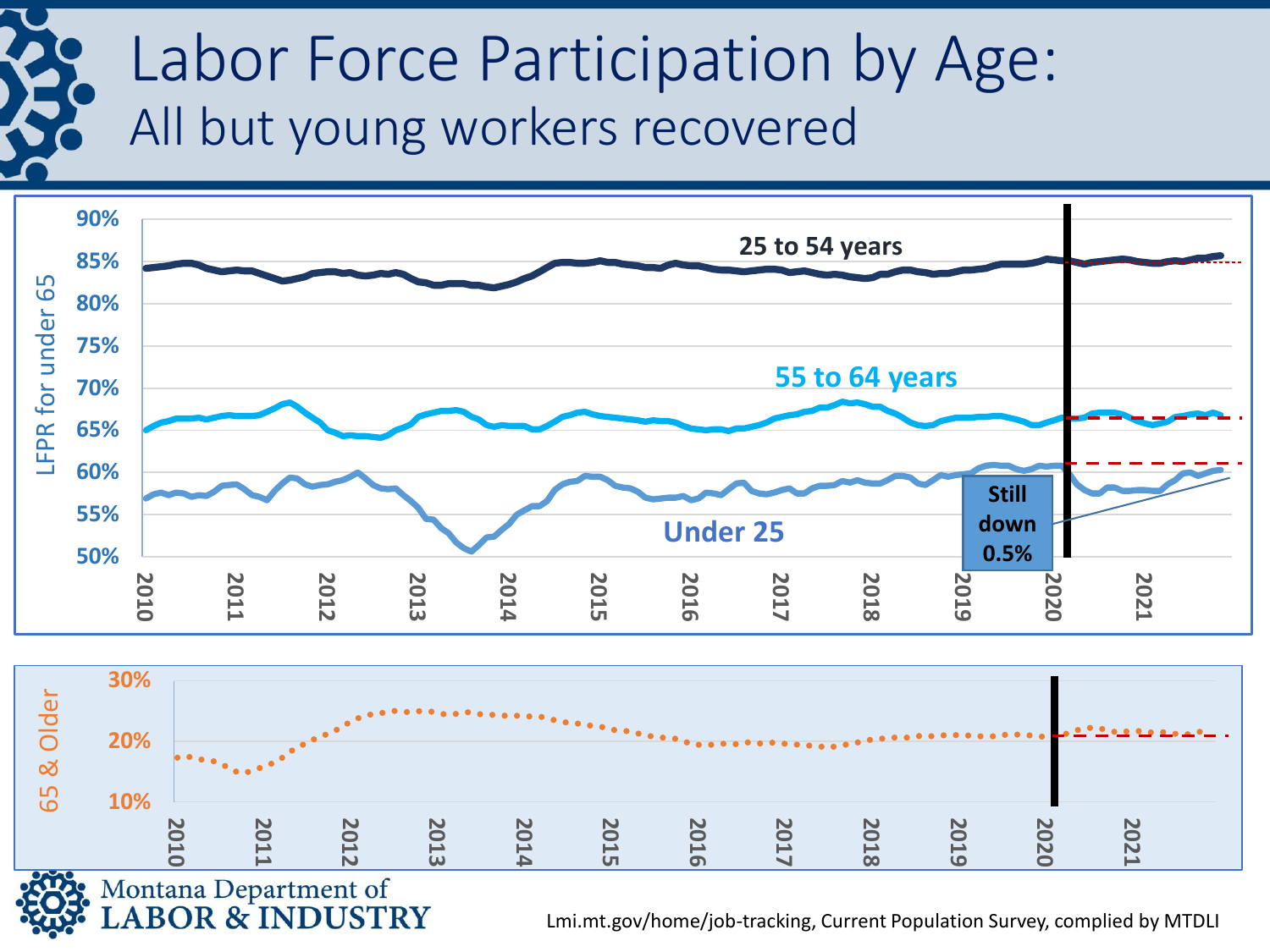



Source: IPUMS CPS Data Montana 12-Month Moving Average. Includes people 15 and up.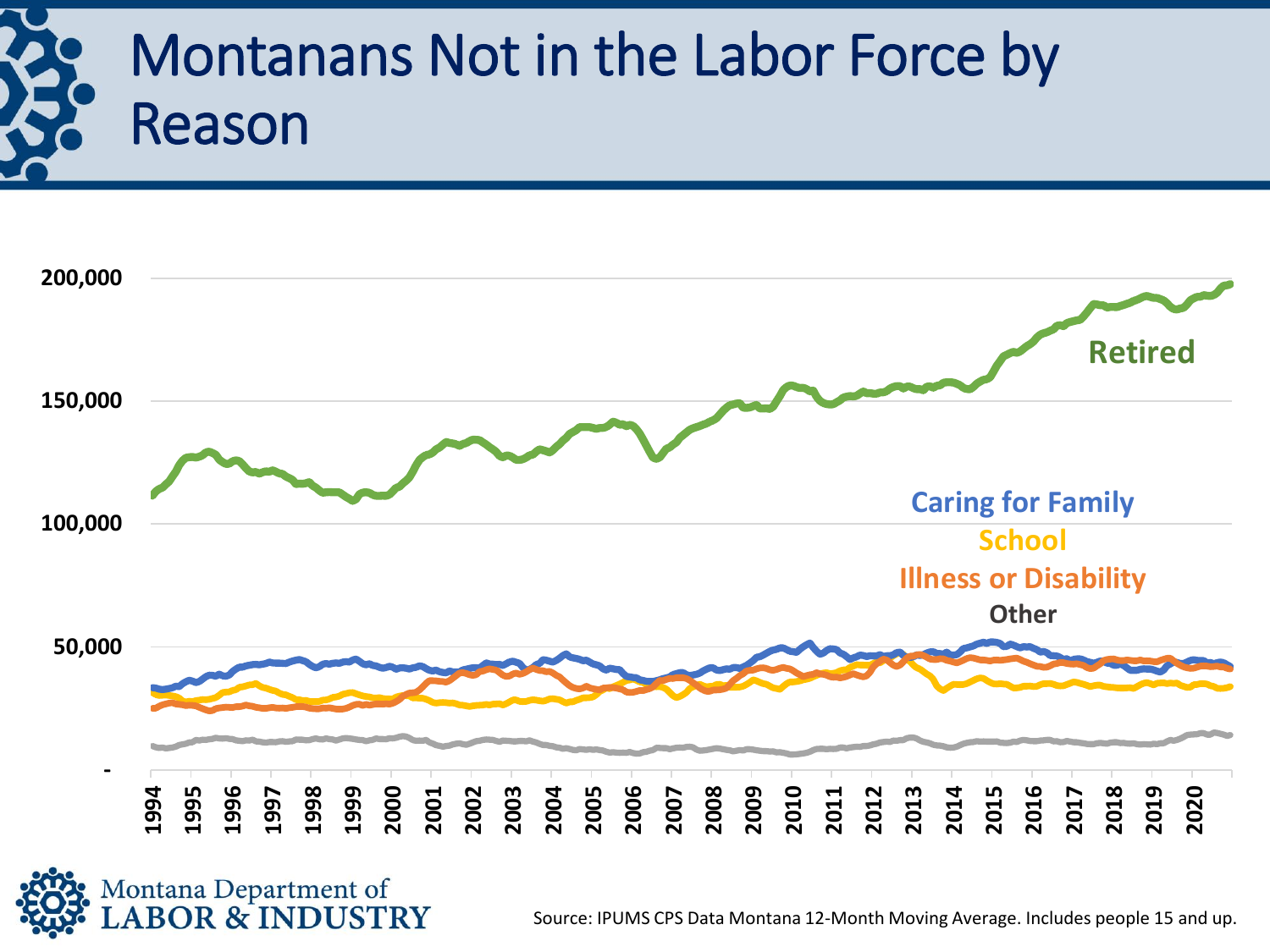# Labor Force Participation Rates of Montana Men vs. Montana Women





Source: IPUMS CPS Data Montana 12-Month Moving Average. Includes people 15 and up.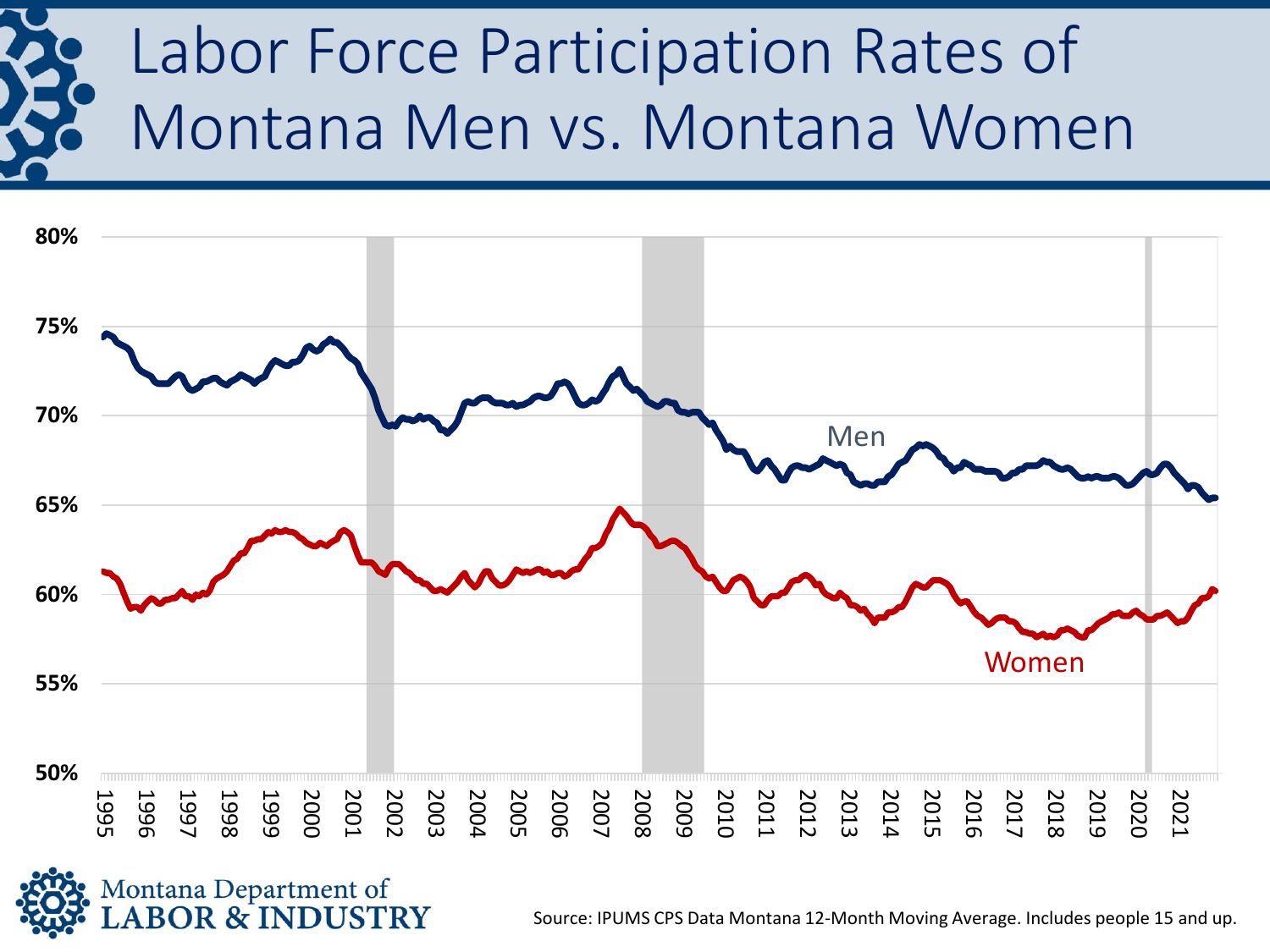

# Labor Market Tightness Causes

#### Demand for Workers

- 1. Positive economic shock & rapid growth
- 2. High turnover rates as workers seek out better jobs
- 3. High worker absenteeism increases worker needs (~ 14k out due to COVID in early Jan)
- 4. Reduced productivity as workers moved back into the office

#### Supply of Workers

- 1. Aging workforce driving reduced participation
- 2. Illness & COVID results in fewer work hours available
	- 3. Childcare issues
	- 4. Concerns about COVID (1.5k in Jan)
	- 5. Young & men lagging response to higher wages

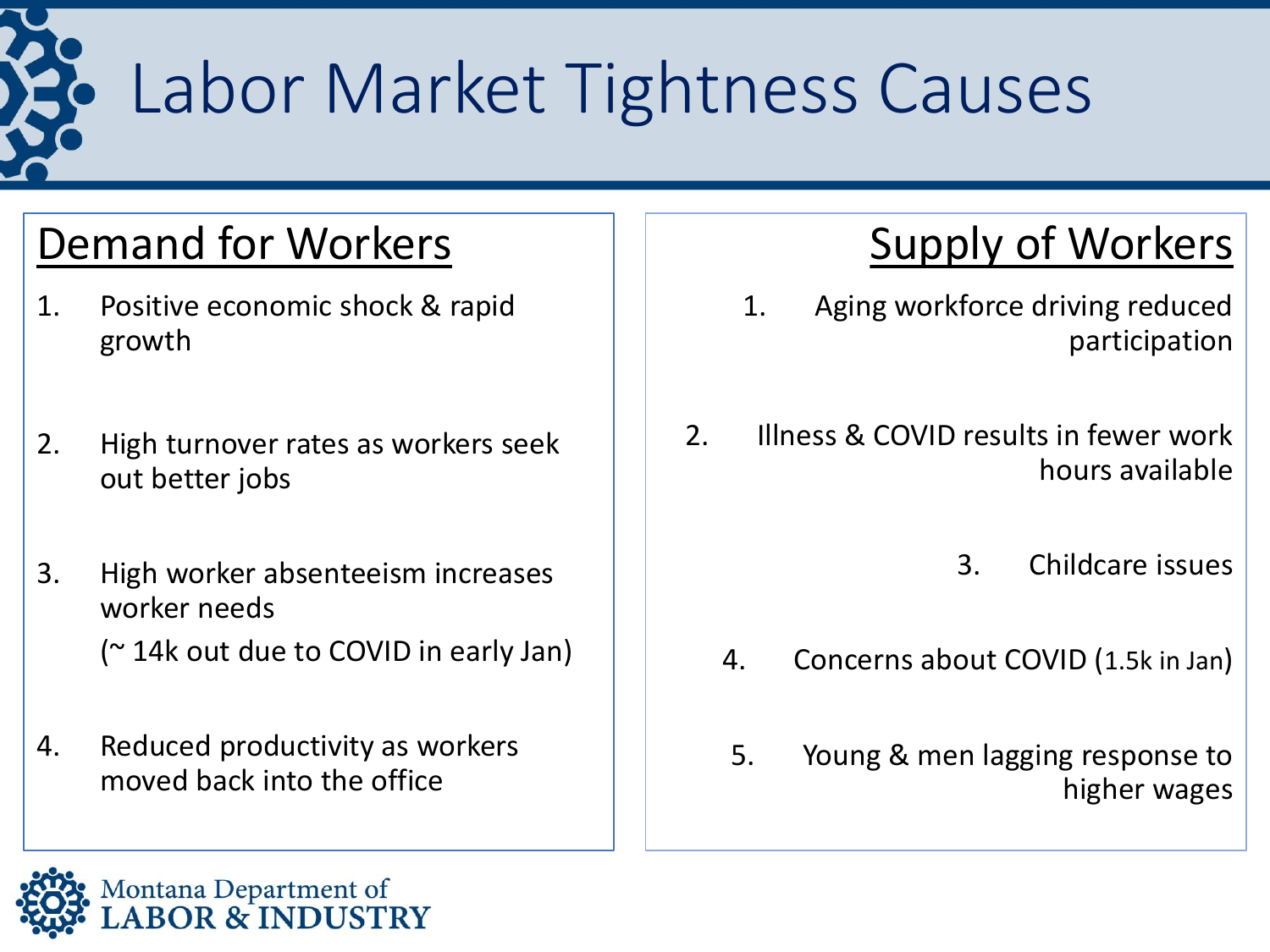

- Increase …
	- Work hours of existing workers (still lower than pre-recession)
	- Multiple job-holding
	- Productivity
	- In-migration (comes with some housing/growth issues)
	- Childcare
- Tap into disabled workers and caretakers
- Embrace remote work

In 2024, retirements slow & labor force growth accelerates\*

#### Everyone out has a reason for being out – accommodate it!



\*working on an update including post-pandemic period